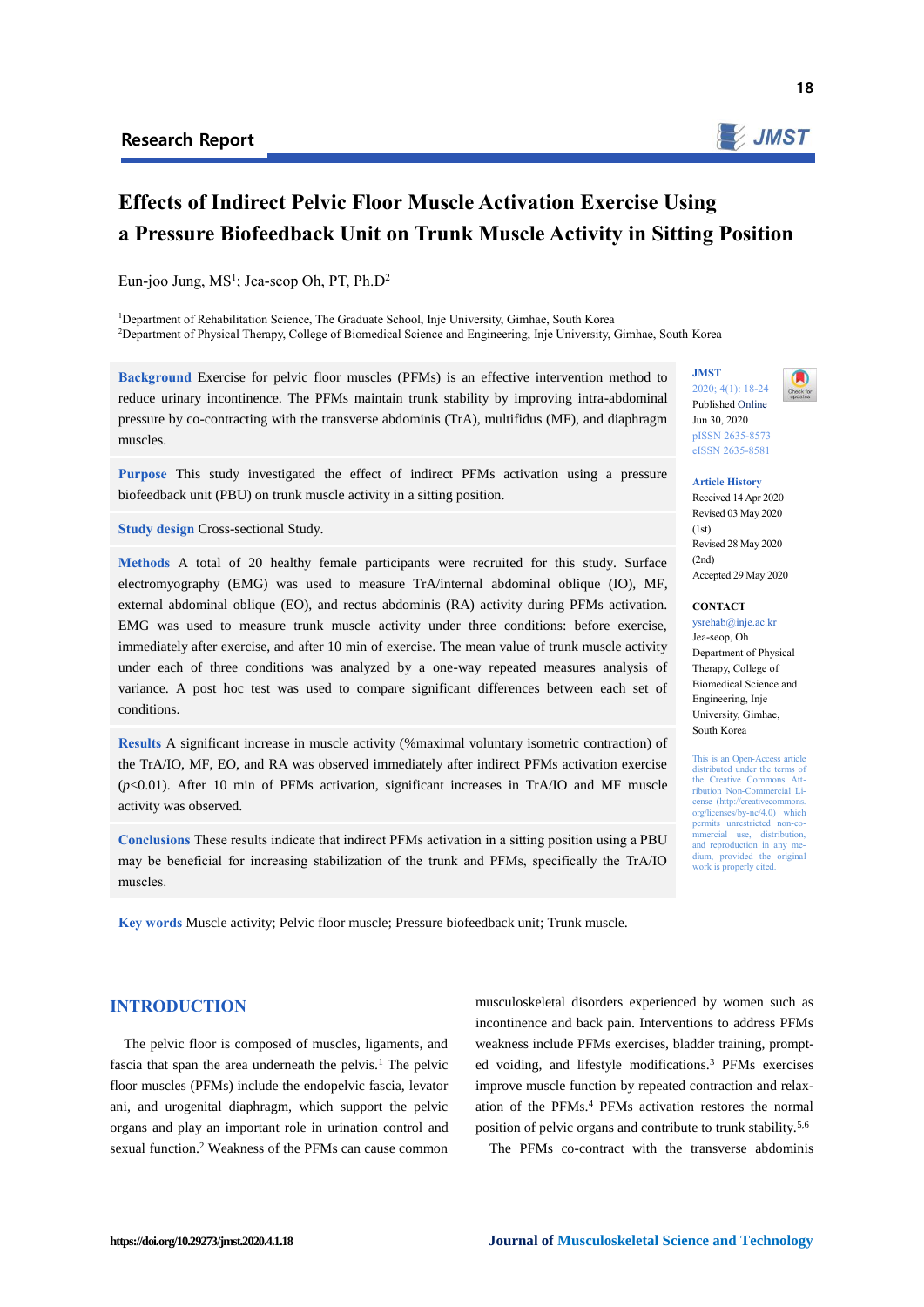(TrA), multifidus (MF), and diaphragm, resulting in increased intra-abdominal pressure (IAP) and stiffness of the vertebral segments.<sup>7</sup> Sapsford et al.<sup>8</sup> demonstrated that co-contraction of the abdominal muscles in three lumbar spine positions while lying supine can promote PFMs function. Lee<sup>7</sup> determined that PFMs contraction via a local stabilizing system effectively activates deep multifidus contraction. Co-contraction of local muscles during PFMs contraction may benefit trunk stabilization.

A sitting position may optimize neutralization of the pelvic girdle and lumbar vertebrae.<sup>7</sup> The lumbo-pelvic upright sitting position increases activation of the deep-MF and internal abdominal oblique (IO) muscles compared to slumped and upright sitting positions.<sup>9</sup> Additionally, contraction of the PFMs can be maintained in a sitting position without supporting weight on a chair or wall, with the lumbar as the neutral position, indicating that the sitting position may be optimal to activate the PFMs.<sup>10</sup>

The PFMs are not visible, and they are difficult to voluntarily contract. Biofeedback has been used to facilitate PFMs activity in clinical settings.<sup>11</sup> Previous studies demonstrated that biofeedback training using real-time ultrasound and a perineometer is effective at activating the TrA and IO muscles during PFMs contraction.12,13 Maintaining subject participation can be problematic due to the invasive nature of the vaginal insertion of a perineometer, and the difficulty and discomfort associated with ultrasound usage in clinical settings.<sup>14</sup>

An indirect biofeedback method using a pressure biofeedback unit (PBU) is easy to apply and non-invasive. The PBU monitors the level of contraction with a visual gauge during indirect PFMs activation exercise.<sup>15</sup> The PFMs coactivates with trunk muscles in a sitting position. No prior studies have investigated the effects of indirect PFMs activation on the trunk muscles while in a sitting position. The purpose of this study was to investigate the effects of indirect PFM activation using a PBU in a sitting position on trunk muscle activity. We hypothesized that the activity of the trunk muscles of healthy participants would increase significantly after PFM exercise.

#### **METHODS**

#### **Subjects**

A total of 20 healthy adult female participants were recruited for this study. The purpose and methods of the study were explained to the participants. The exclusion criteria included musculoskeletal pain within the preceding 6 months, a history of back pain and surgery, pregnancy, or pain during an experimental posture.<sup>14</sup> This study was

| Table 1. General characteristics of the subjects $(N=20)$ |  |  |  |
|-----------------------------------------------------------|--|--|--|
|-----------------------------------------------------------|--|--|--|

| Characteristic   | $Mean \pm SD$  |  |
|------------------|----------------|--|
| Age (years)      | $35.5 \pm 5.4$ |  |
| Height (cm)      | $163.1\pm4.2$  |  |
| Body weight (kg) | 52.4 $\pm$ 4.7 |  |

Values are mean±SD; SD, standard deviation.

approved by the Inje University Ethics Committee for Human Investigations. All study participants provided written informed consent prior to participation in the study. The participants' characteristics are presented in Table 1.

## **Instrumentation**

A Delsys-Trigno Wireless electromyography (EMG) system (Delsys Inc., Boston, MA, USA) was used for surface EMG data collection. A Trigno EMG sensor was used for surface EMG; analog signals recorded from each muscle were converted to digital signals and processed by DELSYS EMG Works acquisition on a personal computer. The EMG signal sampling rate was set at 2,000 Hz and the band-pass filter was set at 20–450 Hz. The EMG signals for each muscle were analyzed based on the root mean square (RMS). A PBU (Chattanooga Group Inc., Hixson, TN, USA) was used for indirect PFMs activation. The PBU was folded between the buttocks and the measured pressure was used as the reference pressure. Participants were instructed to remember the change in pressure caused by training for PFMs activation at this reference pressure. To increase the reliability of our measurements, the pressure was recorded after the first PFMs contraction training session and each measurement was taken three times. The intraclass correlation coefficient (0.93) was high.

#### **Procedures**

#### **1) Maximal voluntary isometric contraction (MVIC)**

To measure muscle activity in MF, TrA/IO, external abdominal oblique (EO), and rectus abdominis (RA), an electrode was attached by objective reference (Table 2).<sup>16</sup> Hair was removed from the attachment area and the area was rubbed with thin sandpaper 3–4 times to minimize skin resistance to the surface EMG signal. The area was then wiped with alcohol-soaked cotton, dried thoroughly, and electrodes were attached parallel to the muscle fiber direction. The MVIC was measured in the manual muscle testing posture to normalize the EMG values for each muscle.<sup>17</sup> Data were collected for 5 s. The first and last second were excluded, and 3 s of mean EMG signal data were used as the %MVIC.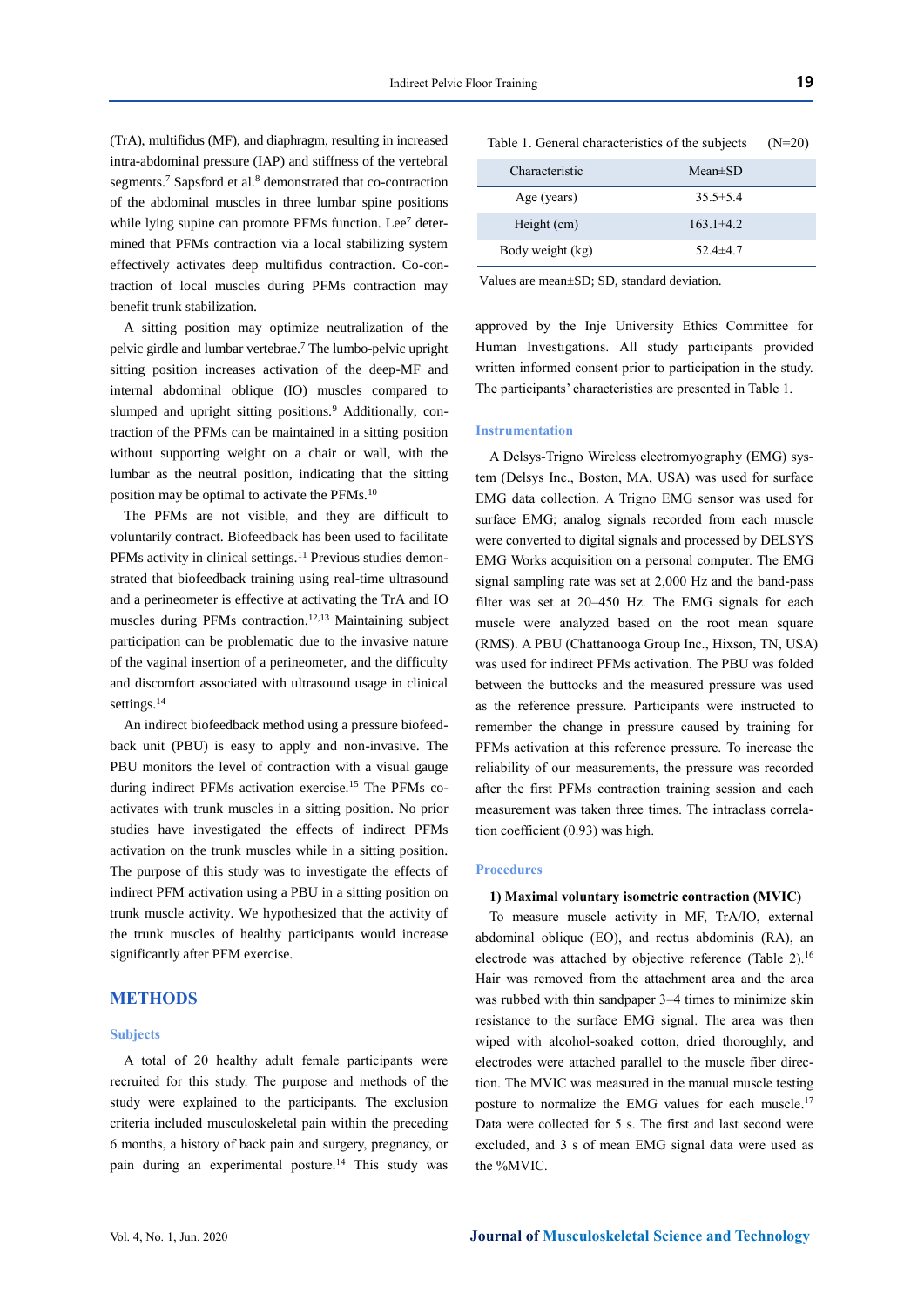Table 2. Position of surface electromyography electrode attachment

| Variable | Position                              |  |
|----------|---------------------------------------|--|
| TrA/IO   | Lateral 2 cm of L4, 5 SP              |  |
| MF       | Medial 2 cm and inferior 2 cm of ASIS |  |
| EΩ       | Lateral $12-15$ cm of navel           |  |
| R A      | Lateral 2 cm of navel                 |  |

Abbreviations: ASIS, anterior superior iliac spine; EO, external abdominal oblique; IO, internal abdominal oblique; MF, multifidus; RA, rectus abdominis; SP, spinous process; TrA, transverse abdominis.

#### **2) Intervention**

Participants were seated on a height adjustable chair with no backrest, the hip and knees were bent at 90°, feet set shoulder width apart, and arms resting comfortably next to the participant's body. Eye level was directed at a point 1.5 m from the floor to maintain a normal sitting position.<sup>9</sup> Participants were instructed to pull the inner muscles of the pelvis slowly, similar to holding one's urine. At that time, the participant was instructed to remember the changes in pressure and maintain neutral pelvic and lumbar positions.<sup>18</sup> Trunk muscle activity during indirect PFMs activation was measured under three conditions: before exercise, immediately after exercise, and after 10 min of exercise.

Three measurements of EMG activity were taken for 8 s prior to PFMs activation. The PBU was folded properly and placed between the buttocks of the participants. While watching the pressure gauge, maximum force was applied to the PFMs, and changes in PFMs contraction and relaxation were confirmed. PFMs contraction training using a PBU was performed for 5 min (Figure 1). During contrac-

tion of the PFMs, both gluteal muscles co-contracted and the pressure increased. At relaxation, the pressure of both gluteal muscles decreased with the relaxation of the PFMs.<sup>19</sup> Contraction of the PFMs was confirmed by portable ultrasound when the pressure changed. Immediately following PFMs activation using a PBU, muscle activity of the PFMs was measured three times for 8 s. Measurements were taken three times for 8 s after 10 min of PFMs exercise. This measurement was used to confirm the effectiveness of the exercise after applying the PBU, and as an index to confirm whether the PFMs were correctly contracted. Training was conducted prior to the experiment to maintain the hands and feet in the designated positions to maintain a static posture during each exercise. To minimize fatigue that may occur due to continuous measurement, a 3 min rest period was included after each exercise. Each indirect PFMs exercise was performed for 8 s. The first and last second of signal measurement were excluded from analysis. A total of 6 s of muscle signal measurement for each exercise was used for data analysis.

#### **Statistical Analysis**

A one-way repeated measurement analysis of variance was performed to investigate changes in activity of each muscle before exercise, immediately after exercise, and after 10 min of exercise. Bonferroni's correction was used for post-testing. The intraclass correlation coefficient (ICC 2,1) was used to examine intra-rater reliability for the PFM activation with PBU. The reliability is regarded as acceptable if ICC>0.75. Data analysis was performed with PASW Statistics for Windows software (ver. 18.0; SPSS Inc., Chicago, IL. USA). All statistical significance levels  $(\alpha)$  for hypothesis testing were set to 0.05.



Figure 1. Pelvic floor muscle contraction using a pressure biofeedback unit (A. Start position, B. Relaxation, C. Contraction).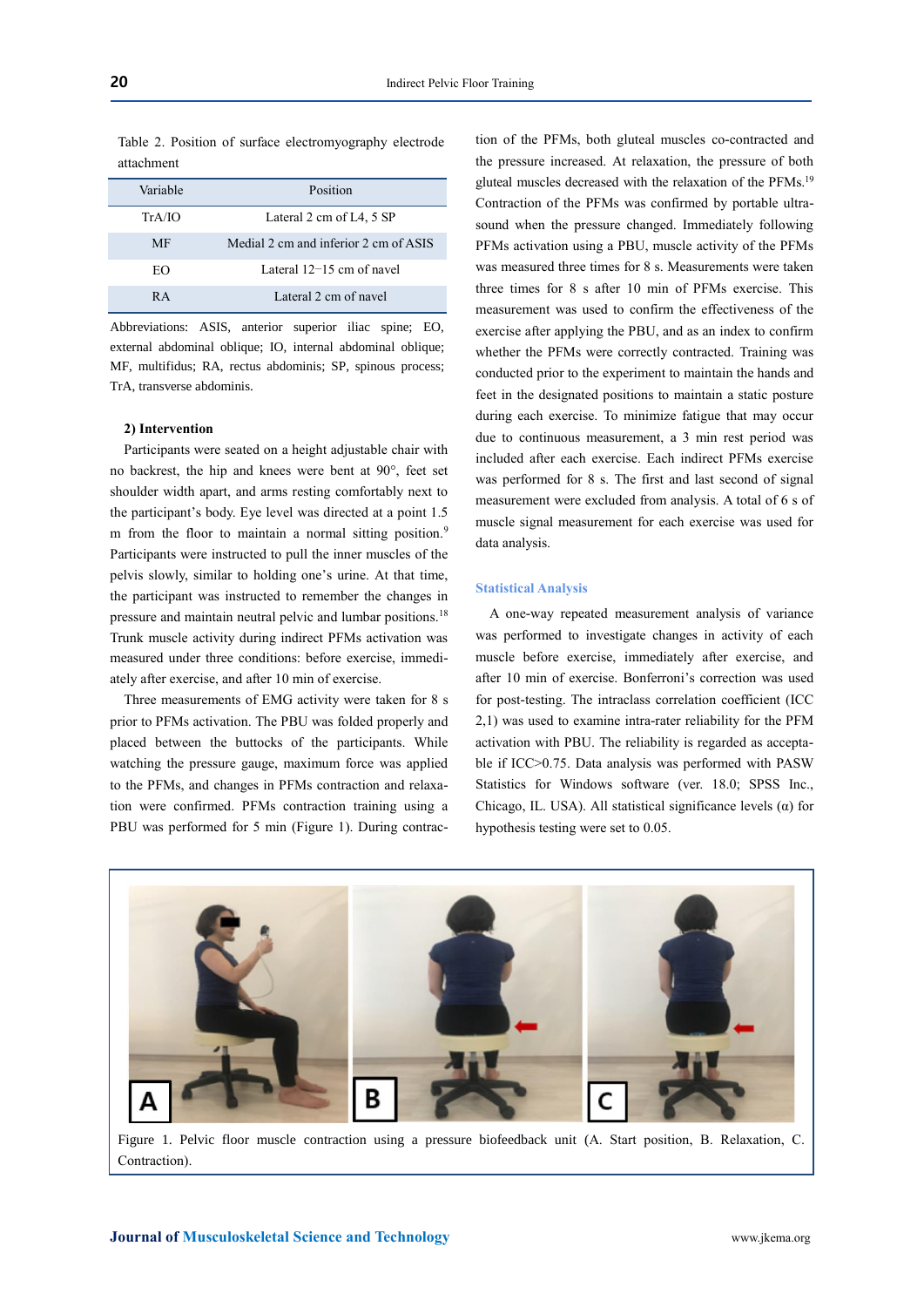# **RESULTS**

The activities (%MVIC) of the TrA/IO, MF, EO, and RA muscles were measured by a PBU during indirect PFMs contraction in 20 healthy adult female participants. Use of the PBU had a significant effect on the %MVIC (Table 3). The activity of the TrA/IO muscles (%MVIC) was measured before exercise, immediately after exercise, and after 10 min of exercise. PBU application made a significant difference (TrA/IO left: *F*=30.93; TrA/IO right: *F*=43.77). A post hoc *t*-test (Bonferroni correction) indicated that the %MVIC of the TrA/IO muscles increased significantly immediately after exercise  $(p<0.01)$  and after 10 min of exercise compared to before exercise (*p*<0.01) (Table 3). MF muscle activity (%MVIC) was measured before exercise, immediately after exercise, and after 10 min of exercise. PBU application had a significant effect (MF left: *F*=37.32; MF right: *F*=51.31). A post hoc t-test (Bonferroni correction) indicated that the %MVIC of the MF increased significantly immediately after exercise  $(p<0.01)$  and after 10 min of exercise  $(p<0.01)$ , compared to before exercise (Table 3). EO muscle activity (%MVIC) was measured before exercise, immediately after exercise, and after 10 min of exercise. PBU application had a significant effect on the right EO after exercise (EO left: *F*=30.97; EO right: *F*=55.57). A post hoc t-test (Bonferroni correction) indicated that the %MVIC of the EOs increased significantly immediately after exercise compared with before exercise  $(p<0.01)$ . The %MVIC of the right EO increased significantly immediately after exercise and after 10 min of exercise (*p*<0.01) (Table 3). RA

Table 3. Outcome measure data of trunk muscle activity (N=20)

muscle activity (%MVIC) was measured before exercise, immediately after exercise, and after 10 min of exercise. PBU application had a significant effect on left RA activity after exercise (RA left: *F*=18.88; RA right: *F*=5.2). A post hoc t-test (Bonferroni correction) indicated that the %MVIC of both RA muscles increased significantly immediately after exercise, compared with before exercise  $(p<0.01)$ . The %MVIC of the left RA increased significantly immediately after exercise and after 10 min of exercise  $(p<0.01)$ (Table 3).

## **DISCUSSION**

This study investigated the effect of indirect PFMs activation using a PBU in a sitting position on trunk muscle activity. Muscle activity (%MVIC) of the TrA/IO, MF, EO and RA increased significantly immediately after indirect PFMs activation (*p*<0.01). After 10 min of indirect PFMs activation, significant increases were observed in TrA/IO and MF activity.

During PFMs contraction using PBU, TrA/IO muscle activity increased and was maintained before exercise (left: 15.12±4.56 %MVIC; right: 14.13±5.00 %MVIC) compared to immediately after exercise (left: 24.51±4.77 %MVIC; right: 24.29±4.80 %MVIC) and after 10 min of exercise (left: 22.80±4.22 %MVIC; right: 23.42±4.64 %MVIC). The PFMs co-contracts with the TrA, MF, and diaphragm to increase IAP, which results in trunk stability. <sup>7</sup> The TrA/IO muscles are critical for stabilization of the trunk, and studies have investigated the effective contraction of muscles in the

| Variables | Indirect PFMs exercise using a PBU |                  |                               |                               |                          |
|-----------|------------------------------------|------------------|-------------------------------|-------------------------------|--------------------------|
|           |                                    | Before exercise  | Immediately after exercise    | After 10 min of exercise      | $\boldsymbol{p}$         |
| TrA/IO    | Left                               | $15.12\pm4.56$   | $24.51 \pm 4.77$ <sup>†</sup> | $22.80 \pm 4.22^{\ddagger}$   | $\leq 0.01$ <sup>*</sup> |
|           | Right                              | $14.13 \pm 5.00$ | $24.29 \pm 4.80^{\dagger}$    | $23.42 \pm 4.64^{\ddagger}$   | $\leq 0.01$ <sup>*</sup> |
| <b>MF</b> | Left                               | $7.46 \pm 1.32$  | $13.09 \pm 3.13^{\dagger}$    | $12.20 \pm 2.40^{\ddagger}$   | $\leq 0.01$ <sup>*</sup> |
|           | Right                              | $8.57 \pm 1.76$  | $13.19 \pm 2.33^{\dagger}$    | $12.32 \pm 2.52^{\ddagger}$   | $\leq 0.01$ <sup>*</sup> |
| EO.       | Left                               | $13.81 \pm 2.94$ | $19.80 \pm 3.64^{\dagger}$    | $16.86 \pm 6.58$              | $< 0.01$ <sup>*</sup>    |
|           | Right                              | $16.59 \pm 4.63$ | $23.26 \pm 3.40^{\dagger}$    | $19.02 \pm 3.59$ <sup>§</sup> | $< 0.01$ <sup>*</sup>    |
| <b>RA</b> | Left                               | $8.39 \pm 2.74$  | $11.18 \pm 3.50^{\dagger}$    | $8.91 \pm 3.38$ <sup>§</sup>  | $\leq 0.01$ <sup>*</sup> |
|           | Right                              | $8.51 \pm 2.21$  | $11.17\pm4.66^{\dagger}$      | $9.54 \pm 3.32$               | 0.02                     |

Values are mean±SD; EO, external abdominal oblique; IO, internal abdominal oblique; MF, multifidus; PBU, pressure biofeedback unit; PFMs, pelvic floor muscles; RA, rectus abdominis; SD, standard deviation; TrA, transverse abdominis;  $p<0.05$ .

† Significant difference between before exercise and immediately after exercise.

‡ Significant difference between before exercise and after 10 min of exercise.

§ Significant difference between immediately after exercise and after 10 min of exercise.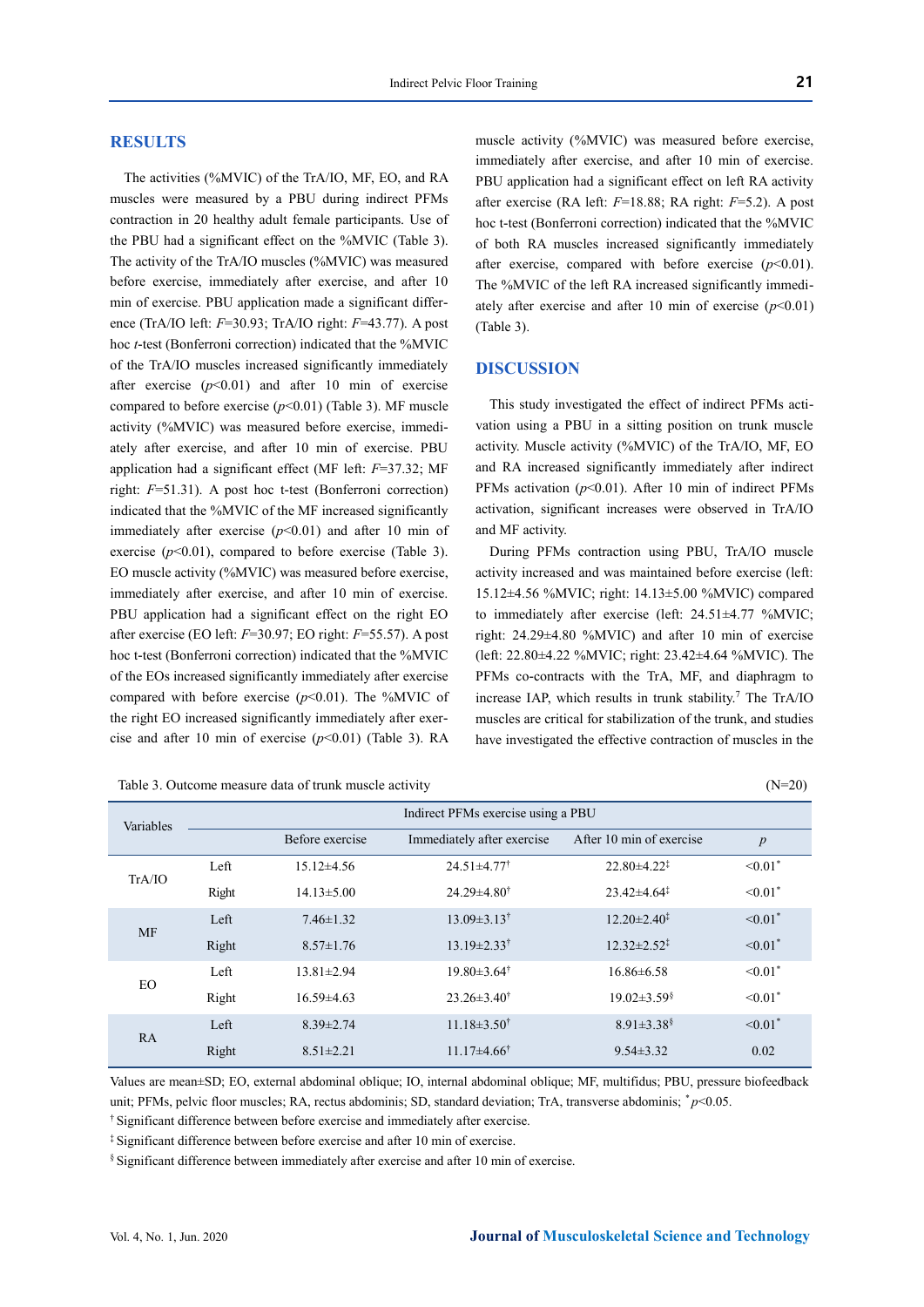neutral zone of the pelvis.6,20,21 The increased activation of the TrA/IO muscles we observed may have been the result of increased IAP caused by PFMs contraction. PFMs contraction using a PBU is effective and maintains a neutral pelvic position. The contraction may also improve trunk stability. Abdominal hollowing and abdominal bracing were proposed to improve trunk stability,<sup>22,23</sup> but most studies are related to direct contraction of the activity of the abdominal and back muscles. The PFMs are difficult to study due to the available research methods, selection of subjects, and challenging experimental methods. PFMs exercises using a PBU may help improve urinary incontinence prevention and trunk stability.

During PFMs contraction using a PBU, MF muscle activity increased and was maintained before exercise (left: 7.46±1.32 %MVIC; right: 8.57±1.76 %MVIC) compared to immediately after exercise (left: 13.09±3.13 %MVIC; right: 13.19±2.33 %MVIC) and after 10 min of exercise (left: 12.20±2.40 %MVIC; right: 12.32±2.52 %MVIC). PFMs contraction leads to sacral counternutation motion; the MF must counteract this to maintain the position of the sacrum in a sitting position. <sup>24</sup> The MF acts as the antagonist of the PFMs to maintain a neutral pelvic posture, indicating that PFMs contraction is important in trunk stabilization when sitting and is effective at increasing MF muscle activity. Contraction of the MF is commonly used to stabilize the lumbar spine and in exercise therapy for lower back pain patients. Computed Tomography or Magnetic Resonance Imaging, used as a means of identifying MF activities, reported that static measurements were possible but dynamic studies were not possible.<sup>25</sup> PFM contraction using a PBU is an easy and safe exercise method to improve activity of the MF through PFMs contraction in a sitting position. Additionally, the maintenance of MF muscle activity after 10 min of exercise is considered to be an effective method for activating contraction of the MF in a sitting posture using a PBU for 5 min. Training methods such as ultrasound and EMG for PFMs contraction are difficult to use by physical therapists in clinical settings. In comparison, using a PBU is an easy, convenient, and effective method.

In this study, muscle activity increased during PFMs contraction with a PBU in the EOs and RA. The trunk muscles consist of global muscles and local muscles. Global muscles balance the external load such as gravity or heavy objects. Local muscles are tonic muscles that maintain the curvature of the vertebrae and play an important role in maintaining the stability of the vertebrae.<sup>26</sup> Local and global muscles work simultaneously to stabilize the spine when a load is applied.<sup>27-29</sup> As a result, IAP caused by PFMs muscle contraction immediately after exercise increased muscle

activity of the EOs and RA. However, this activity was not maintained after 10 min of exercise, indicating that PFMs contraction using a PBU might be a more effective exercise for the local muscles affecting trunk stability.

PFMs exercise using a PBU was effective at increasing activity of the TrA/IO and MF muscles, which are important for trunk stabilization. Increased muscle activity does not indicate an increase in muscle strength or improvement in function. Muscle activity evaluation using surface EMG is an objective and scientific method to assess muscle condition. PFMs exercise using a PBU can effectively increase activity of the TrA/IO and MF muscles in a sitting position. PFMs contraction could not be directly measured in a sitting position in this study, but this method can be recommended for use in clinical practice because of increased activity of the trunk muscles.

This study has several limitations. The sample size was small (n=20) and no control group was used. The results may not be generalizable to the entire population because only healthy female participants were evaluated. This study demonstrates an easy and convenient way to activate PFMs using a PBU; however, PFMs contraction was not quantitatively measured and was not directly confirmed. The PBU method can be applied to prevent, treat urinary incontinence, and may effectively increase trunk stability. Future studies are required to measure PFMs activity quantitatively, and to validate the applicability of the method to patients with urinary incontinence.

# **CONCLUSIONS**

This study investigated the effects of indirect PFMs activation on the activity of the TrA/IO, MF, EO, and RA muscles in a sitting position in 20 healthy female participants. Activity (%MVIC) of the TrA/IO, MF, EO, and RA muscles increased significantly immediately after indirect PFMs activation. A significant increase in the activity of the TrA/IO and MF muscles was observed after 10 min of indirect PFMs activation. Indirect PFMs activation exercise using a PBU in a sitting position was confirmed as a method to increase the activity of the TrA/IO and MF muscles, which increase trunk stabilization. PBU-assisted PFMs activation exercise is an easy and convenient method to prevent and treat urinary incontinence and effectively increase trunk stability.

#### **Key Points**

**Question** What does indirect PFMs contraction using PBU affect activation of trunk muscles?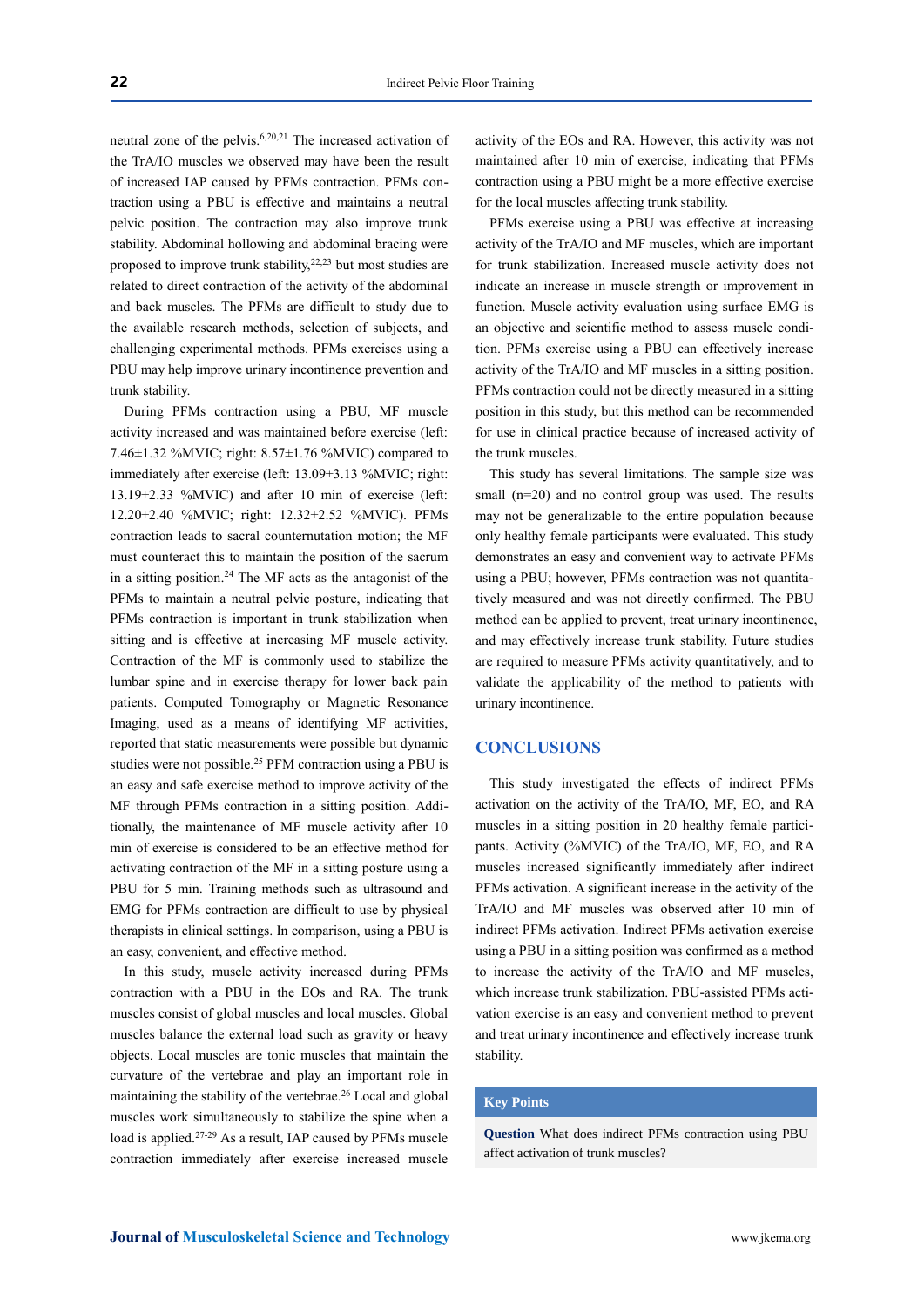**Findings** Indirect PFMs activation exercise using a PBU in a sitting position was confirmed as a method to increase the activity of the TrA/IO and MF muscles, which increase trunk stabilization.

**Meaning** PBU-assisted PFMs activation exercise is an easy and convenient method to prevent and treat urinary incontinence and effectively increase trunk stability.

#### **Article information**

Conflict of Interest Disclosures: None.

Funding/Support: None.

Acknowledgment: None.

Ethic Approval: The study received the approval of the Institutional Review Board (IRB) of INJE University (No. INJE 2017-08-019-002).

# **REFERENCES**

- 1. Lia F, Luciana LP, Caroline D, et al. Comparison of the functionality of pelvic floor muscles in women who practice the Pilates method and sedentary women: a pilot study. *Int Urogynecol J*. 2016;27:123-128.
- 2. Oh JS. *Fitness for the pelvic floor*. Panmun education; 2016.
- 3. Kim SY, Park JS. The effect of pelvic muscle exercise program on women with stress urinary incontinence in the degree and amount of urinary incontinence and maximum vaginal contraction pressure. *J Korean Acad Nurs*. 2000;12(2):267-277.
- 4. Kim JH. Biofeedback therapy in stress urinary incontinence. *The second female urinary incontinence symposia*. 1997;97-103.
- 5. Kegel, Arnold H. Physiologic therapy for urinary stress incontinence. *JAMA*. 1951;146(10):915-917.
- 6. Sapsford R. Rehabilitation of pelvic floor muscles utilizing trunk stabilization. *Man Ther*. 2004;9(1):3-12.
- 7. Lee D. *The pelvic girdle: an approach to the examination and treatment of the lumbopelvichip region*. Churchill Livingstone; 2004.
- 8. Sapsford RR, Hodges PW, Richardson CA, et al. Co‐ activation of the abdominal and pelvic floor muscles during voluntary exercises. *Neurourol Urodyn*. 2001; 20(1):31-42.
- 9. O'Sullivan PB, Dankaerts W, Burnett AF, et al. Effect of different upright sitting postures on spinal-pelvic curvature and trunk muscle activation in a pain-free population. *Spine*. 2006;31(19):707-712.
- 10. Sapsford RR, Richardson CA, Stanton WR. Sitting posture affects pelvic floor muscle activity in parous

women: an observational study. *Aust J Physiother*. 2006; 52(3):219-222.

- 11. Berghmans LCM, Frederiks CMA, De Bie RA, et al. Efficacy of biofeedback, when included with pelvic floor muscle exercise treatment, for genuine stress incontinence. *Neurourol Urodyn*. 1996;15(1):37-52.
- 12. Kim BI. *During vaginal pressure change comparative analysis abdominis thickness and activity in healthy women*. Master's thesis. 2011; Daegu University Graduate School of Rehabilitation Sciences.
- 13. Kim HR. *Comparative analysis of measured vaginal pressure, abdominal EMG, thickness according to the delivery method during pelvic floor contraction and valsalva maneuver*. Master's thesis; Daegu University Graduate School of Rehabilitation Sciences. 2011.
- 14. Kim JH, Kim NS, Jang JH. The effect of pelvic floor muscle contraction with image feedback on abdominal muscle thickness. *Korean J Anesthesiol*. 2012;7(4):533- 539.
- 15. Cairns MC, Harrison K, Wright C. Pressure biofeedback: a useful tool in the quantification of abdominal muscular dysfunction?. *Physiother Theory Pract*. 2000;86(3):127- 138.
- 16. Carm JR, Kasman GS, Holts J. *introduction to surface electromyography*. Maryland: Aspe; 1998.
- 17. Kendall FP, McCreary EK, Provance PG, et al. *Muscles: testing and function, with posture and pain (kendall, muscles)*. Philadelphia: Lippincott Williams & Wilkins; 2005.
- 18. Messelink B, Benson T, Berqhmans B, et al. Standardization of terminology of pelvic floor muscle function and dysfunction: report from the pelvic floor clinical assessment group of the international continence society. *Neurourol Urodyn*. 2005;24(4):374-380.
- 19. Yoon DH, Hong PH, Hong IS, et al. Pelvic floor muscle strengthen system for urinary incontinence cure. *IEIE*. 2013;36(1):993-996.
- 20. Bo K. Pelvic floor muscle training is effective in treatment of female stress urinary incontinence, but how does it work?. *Int Urogynecol J Pelvic Floor Dysfunct*. 2004;15(2):76-84.
- 21. Neumann P, Gill V. Pelvic floor and abdominal muscle interaction: EMG activity and intra-abdominal pressure. *Int Urogynecol J Pelvic Floor Dysfunct*. 2002;13(2): 125-132.
- 22. McGill SM, Karpowicz A. Exercises for spine stabilization: motion/motor patterns, stability progressions, and clinical technique. *Arch Phys Med Rehabil*. 2009;90(1): 118-126.
- 23. Richardson C, Jull G, Toppenberg R, et al. Techniques